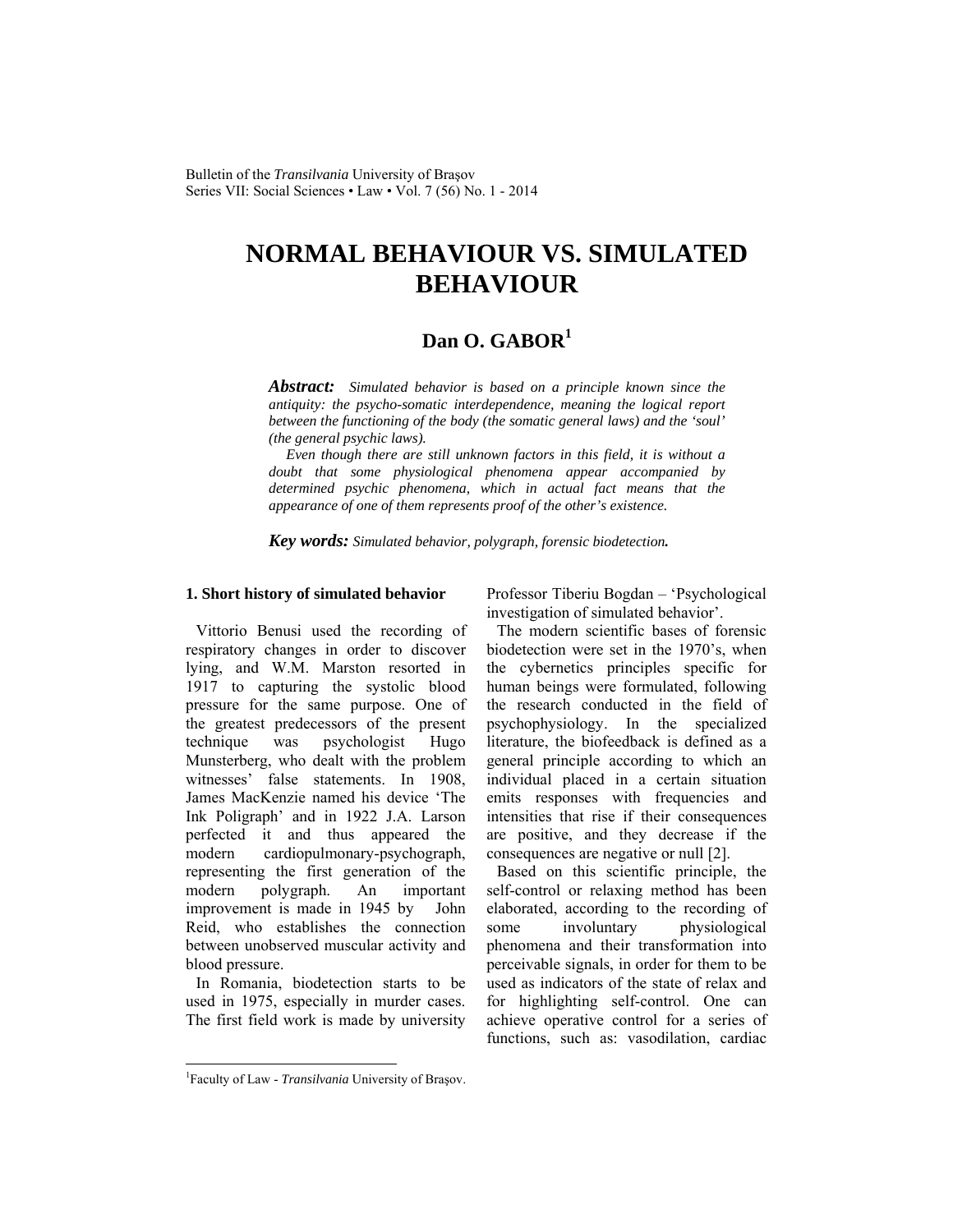rhythm, cerebral rhythms, blood pressure, stomach contractions etc. Multiple operative conditioning possibilities for the neurovegetative system and the system of smooth muscles have been highlighted in psychophysiological research.

The main particularity of the forensic experimental detection method is that it is an active form of human intervention in the development of conscience-related psychological phenomena, whose result represents the increase of knowledge for the cause found on the dockets, by verifying and proving, at the level of the person who is experimented upon, the knowledge, and the surplus of information, respectively, that the said person offers [12].

Like any type of experiment, biodetection is a deliberate act, made step by step, based on some anticipations, hypotheses or simple presumptions that refer to accurately determined objectives.

## **2. Short history of the polygraph**

Throughout time, the scientific and technical progresses were looked at with skepticism and the inventors had to overcome the obstacles meant to stop them, in order to impose their ideas.

The discovery of the lie has been a passion of people since the oldest times and it has motivated them in their research, in order to elaborate a device that could help track down simulated behavior.

In West Africa, murder suspects were obligated to pass an egg from hand to hand, during a ritual. The person that would break the egg was considered to be guilty, starting from the premise that the cause for breaking the egg was nervousness. In 1895, Caesare Lambroso tested the 'hydrosphygmograph', a primitive device that measured pulse variations with the help of a cylinder that had carbon black applied on it, as it was spun by a clock mechanism. In 1917, W.M. Marston tried to detect lies, by recording systolic blood pressure, and Vittorio Benussi recorded modifications in breathing. One of the largest predecessors of the actual technique was the German-American psychologist Hugo Munsterberg, who was very much preoccupied with the problem of witnesses and their true or false statements. In the same year, 1908, James MacKenzie, the famous British cardiologist, named his device "The Ink Polygraph", being a model for J.A. Larson, who then build the cardiopulmonarypsychograph, in 1922, thus being the first generation of the perfected polygraph which is still used to this day [13].

John A. Larson, who, in collaboration with psychology Professor Robert A. Gesell, created in 1920, a portable polygraph device, an instrument capable of recording three physiological phenomena continuously – blood pressure, pulse and respiration; he especially used it while he was working for the Berkley police [8].

Keller, who had followed the first works of Larson, built in 1925 with the help of the Netwestern University, an improved polygraph, under the name 'Keller Polygraph', but it didn't go beyond the stage of recording the classical parameters: blood pressure, pulse and respiration. With this device, he established the basis for the industrial polygraph [9].

In 1938, the Company for Associated Researches from Chicago makes additions to the Keller device, by getting inspiration from the works of Walter Summers on the galvanising reactions of the skin, a recorder capable of measuring its variations.

An improved form is made in 1945 by John Reid, who established the connection between the unobservable muscular activity and blood pressure, as the 'Reid' polygraph could record: blood pressure – pulse, respiration, the electrical-dermal-galvanising reaction and neuromuscular reactivity.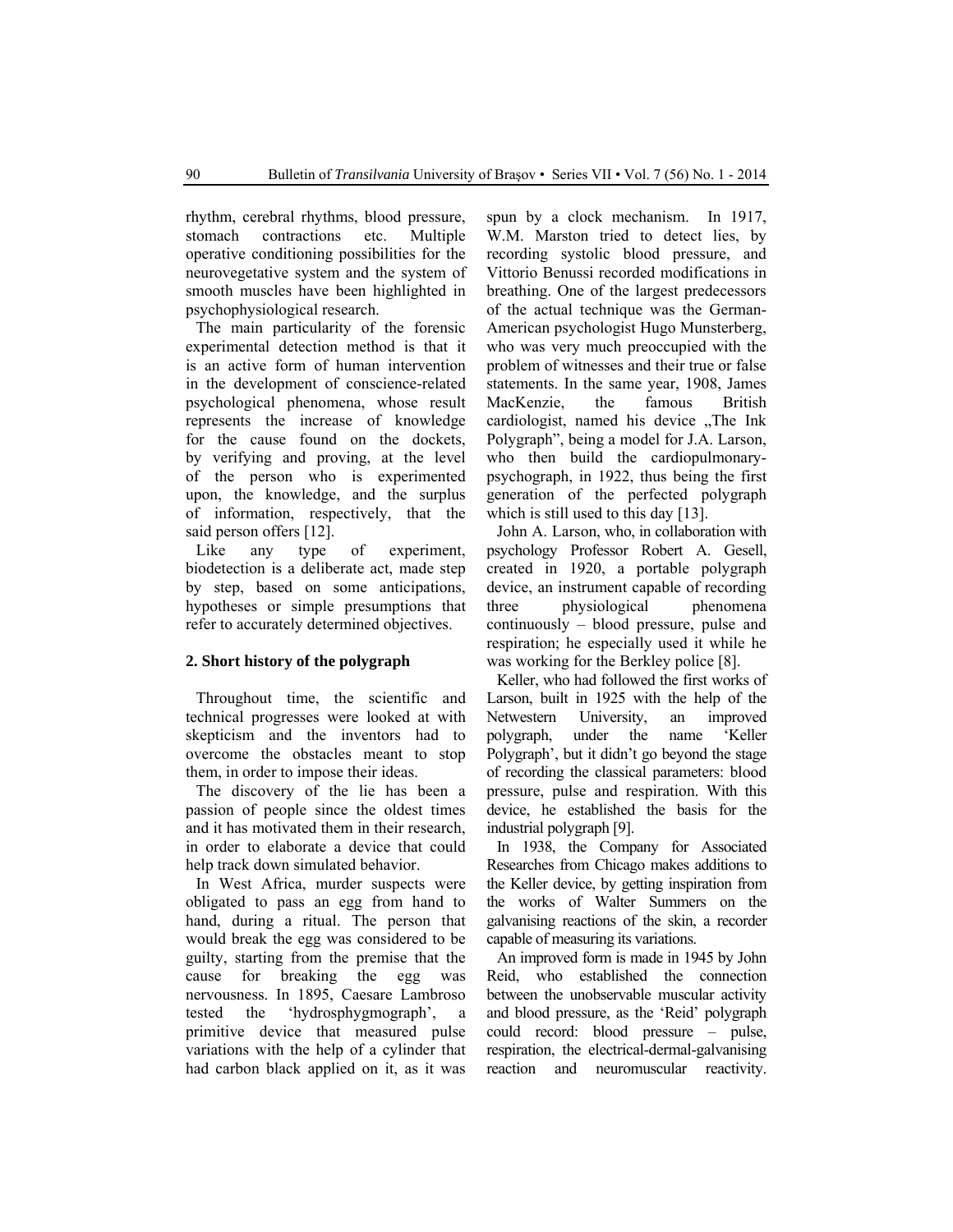The achievements in this field were possible, on the one hand, due to the necessity imposed by practice for detecting the dissimulation of the truth and, on the other hand, due to the preoccupation of some ingenious minds to parlay in a superior manner the results of psychophysiology.

Subsequently to these first starts, there was a considerable advance of the polygraph, in a strictly technical sense as well as regarding the methodology for using the device. On a statistic level, the Chicago Police Detection laboratory has made a number of 1127 tests during 1938 and 1941. In 84% of the cases, guilt was shown in the records. Throughout time, the polygraph device was the object of some thorough research that has benefited from major investments from the US government, in order to be used for testing in the American Secret Services, the Department of Defense, as well as in forensic police. At the moment, the polygraph test is known as being the only test capable of identifying the sincerity of some statements, with a 98% accuracy.

The first use of the polygraph in Romania took place in the year 1971, at the Department of Psychology of Babes-Bolyai University from Cluj-Napoca. The polygraph model 'Stoelting' was bought from the United States of America by Professor Alexandru Roşca, in order to perform some experimental studies in the field of psychophysiology, research continued by his successors.

During 1972-1974, psychologist Ioan Buş, who was at that time a student at the Faculty of Psychology from Cluj-Napoca, made experiments with that polygraph in order to show the emotional factor on school performance. The results of the research materialized in the Bachelor paper defended at the graduation of the faculty. During 1980–2001, psychologist Ioan Buş made examinations with the polygraph technique solely in the forensic field, in the psychology laboratory within the Police Inspectorate of Cluj county for the detection of simulated behavior,

In the forensic field, the polygraph has been used since 1975, especially in murder cases. The tests were made with portable polygraph devices of Japanese origin.

The devices were bought by the Forensic Institute from the General Police Inspectorate, with the input of Dr. Ion Anghelescu, the head of the institute. The tests were conducted in the institute's laboratory or on field, at the headquarters of county police inspectorates.

The expert Tudorel Butoi, graduate of the Faculty of Psychology from Bucharest, was the first psychologist that used the polygraph in the forensic field, in order to detect simulated behavior. During the same period of time, forensic experts Dr. Mircea Constantinescu and Ion Sandu from the Forensic Institute of Bucharest, also made examinations using the polygraph technique. Along with the polygraph technique, the Forensic Institute from the Ministry of Interior also used the Psychological Stress Evaluator – PSE, having Jean Nichifor as an expert.

There are 13 inter-county functioning laboratories for the detection of simulated behavior (the Forensic Institute from Bucharest, the Metropolitan Capital Police, the County Police Inspectorates: Cluj, Iaşi, Timişoara, Constanţa, Bacău, Braşov, Brăila, Prahova, Bihor, Hunedoara, Dolj, Galati, listed in the order of their establishment), equipped with modern polygraphs from America, where all the country's Counties are assigned, with the perspective of founding 8 more laboratories. The methodology of using the polygraph technique is unique, as it is approved by the Ministry of Interior.

In these laboratories there are 14 specialists conducting their activity, and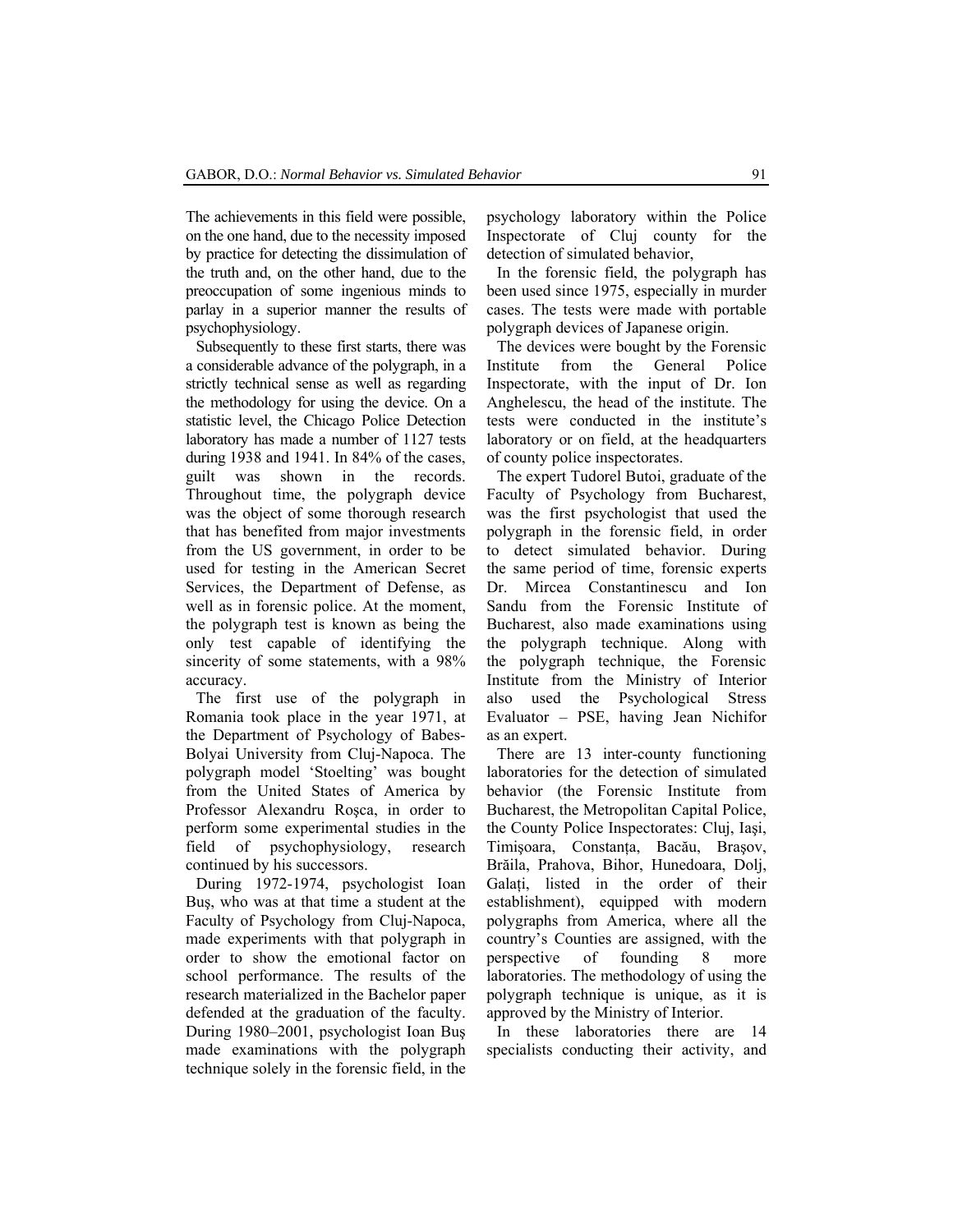the average amount of tests performed is of approximately 500 persons per year.

In June 1994, upon being invited by Frank S. Horvath and Gordon H. Barland, outstanding representatives of the American Polygraph Association (APA), a delegation of Romanian specialists in the polygraph technique (Adrian Coman and Gabriel Taru – the Laboratory of the Forensic Institute from Bucharest, and Ioan Buş – the Laboratory from Cluj), participated at an international symposium organized in Budapest. Also, Prof. PhD. psychologist Gordon H. Barland, the head of the Research Institute on the Polygraph Technique (USA) and Eng. Lavern A. Miller, manager in managerial strategies – Polygraph (USA), travelled to Romania in order to get informed and document the activity carried out with the help of the polygraph.

Based on the evaluation made, in January 1996, as recognition of the value of the Romanian school for the polygraph technique, 7 Romanian specialists in this field have been accepted as members in the American Polygraph Association (APA).

On September 13th, 1997, through the civil sentence no. 651, the County Court of Bucharest Municipality, the department of contentious administrative and civil matters, decided the admittance of the request through which the establishment and the ordering of legal personality is granted to the 'Romanian Polygraph Association', based in Bucharest.

## **3. Normal behavior versus simulated behavior**

## **3.1. The behavior**

In a wider sense, behavior represents the specific manner through which the human organism is determined to respond to the physical or social reactions that come from the environment through a set of reactions, by seeking to adapt through it to the new arrived necessities. Behavior represents the global expression (glandular, motor, verbal, effective, etc.) of a person in a given situation. Through this total reaction, the human organism responds to a feeling had, depending on the stimulations of the environment and its internal tensions. Behavior is not just a range of reactions provoked by stimuli, but a complex, dynamic activity, determined in a biological, psychological and social manner, though which the person adapts its reactions to the environment.

In the life of a person there are often situations that appear, which affect him/her in a discrepant manner. Certain social conveniences can enter in contradiction with the momentary state or even with the intimate beliefs of the person, with his/her own system of values. In this case, ambivalences of behavior appear, as getting over them implies that the person be socially mature, have a psychic plasticity and a graceful behavior.

Understanding the conduct of a person in different situations implies in a necessary manner that one knows the reasons that inspire the said person, as well as his/her aims that foreshadow and lead the behavior beforehand. By interfering between the reasons and the aims, human behavior is in a direct connection with conscience [10].

A particularity of behavior is the learned, earned character. The learning process represents a phenomenon that extends to the level of the entire human life, by this understanding any acquisition that the human subject is capable of making and that, in turn, will influence the behavior. The person that knows oneself from life trials through the behaviors that he/she had developed, the success or failure of these types of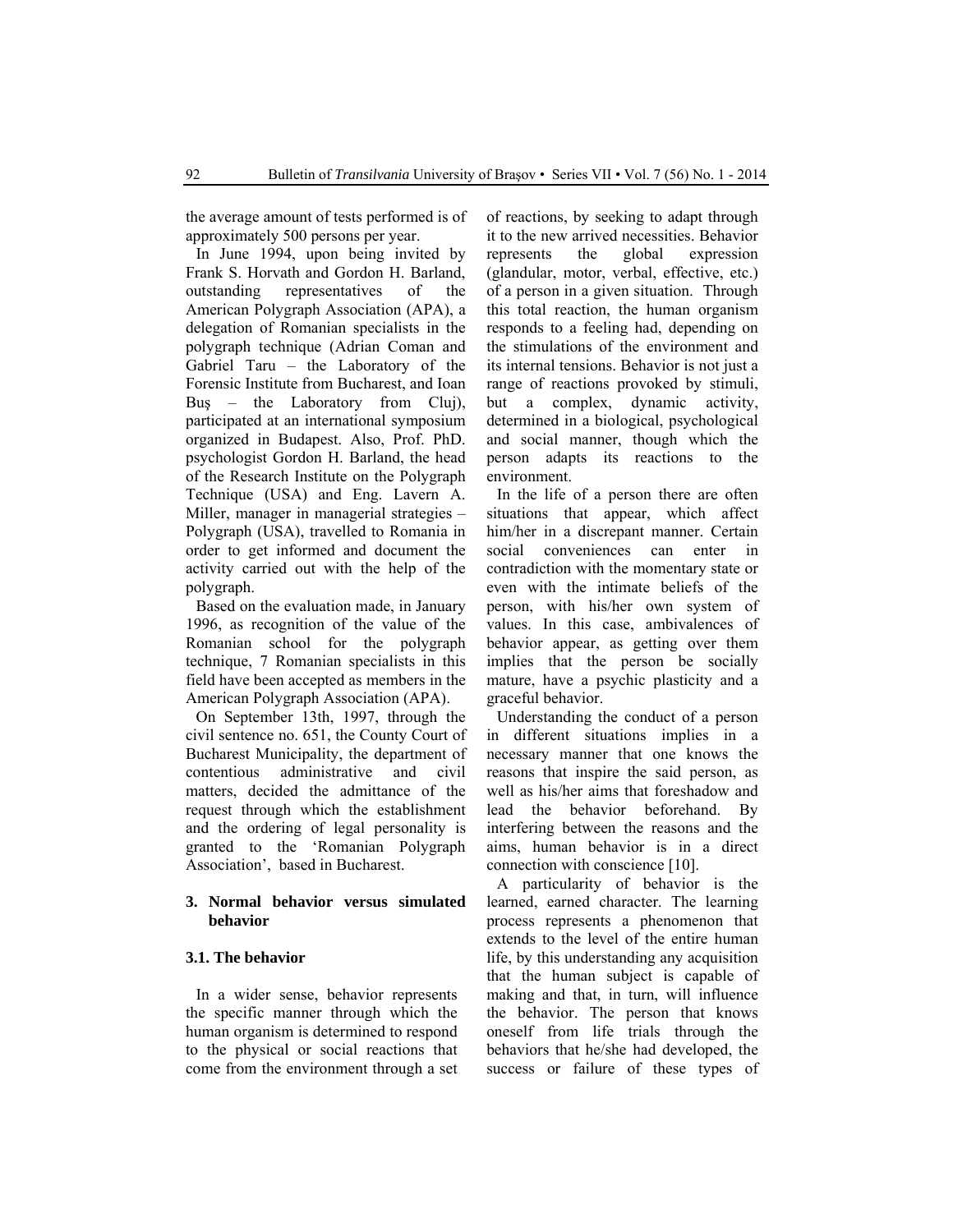behavior represent the aspects of learning which reflect on him/her

An important role in learning some types of behavior pertains to reward and sanction, which contribute by either facilitating new acquisitions, or by eliminating the ones that are inappropriate.

Overt behavior includes the externalized reactions of a person, that can be observed directly, such as spoken or gestural language, mimic, the activity of moving the members or the body.

Covert behavior includes internal changes, which accompany the thinking, emotional, language processes, etc., out of which we mention: the change of respiratory rhythm, changes in cardiac rhythm, changing of salivary secretion, intensification in sweat glands' activity, change in the chemical and hormonal composition of the blood, increase of the electrical conductibility of the skin, etc.

 Other overt as well as covert means are the aspects of a wide behavior with a unique characteristic for that moment. The forms of covert behavior are mandatorily correspondent to an overt behavior, but not all covert manifestations correspond to manifestations of overt behavior.

Forensic psychology is primarily interested in the thing that represents deviation in the behavioral area. From a statistic point of view, deviation represents an exception from the average. The average represents the conformist behavior, related to social norms, and deviant behavior as an exception signifies the deviations in a negative sense, antivalue, of the type of everything referred to in generic terms as antisocial behavior, misdemeanor, delinquency or crime [3].

Through the process of socialization, society transmits to its members the normative and cultural model made up of the set of social norms and values. They

allow the normal existence of a social life, ensuring behavior rationality, as well as the social system's stability. Socialization represents a fundamental process, that facilitates the integration of the individual into society, by assimilating the culture of the group that he is part of, as well as the social roles that he is asked to fulfil in this group.

The written or unwritten norms of this society that can help appreciate the adequacy of a certain conduct are formulated for all the members of that society. The individual's culture or subculture contributes to the development of some deviant behaviors. Various forms of deviant behavior are learned either by observing (indirect learning), either through personal experience (direct learning), as they combine in shaping deviant behaviors. Deviance has a negative significance, as well as a positive one; thus, in some situations, deviation facilitates the functioning of the company. The gravity of the deviance depends mostly on the values and norms that are broken, as well as the public reaction towards these exceptions and infringements.

## **3.2. Simulation**

The most frequent problem in forensic activity is the simulated behavior of the people involved in various criminal causes. Depending on the purpose sought after, the situation and the interests of the aimed person, common behavior can take the form of a simulated behavior.

Through simulated behavior one tries to falsify reality, as the aimed person gives intentionally false responses, masking the expression and attitude. Simulation is not a simple error, but an intentional mistake, which sometimes proves to be necessary. In order to get over the critical moments in life, the person defends its ego, in a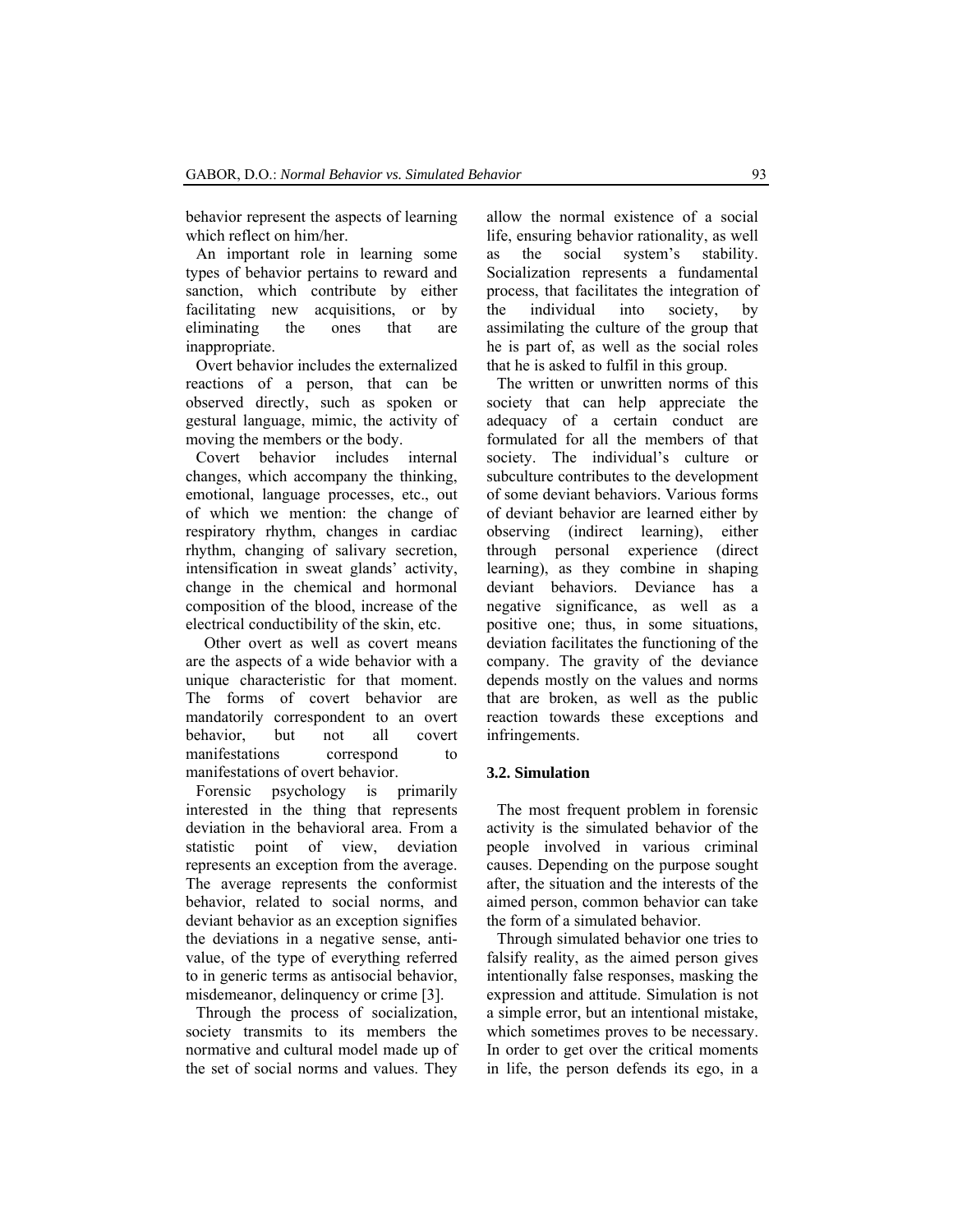conscious or unconscious manner, through hope, trust and optimism. In order for a simulation to be successful, its subject must maintain his/her coherence. Simulation is always motivated, it is the method of achieving the purpose.

Simulation appears in various situations: to give an alibi, to protect someone, coming from the need for protection, coming from the wish for revenge, to resist the pressures and coercive norms of the community. Simulation is made through different strategies: reduction, addition, omission, substitution, transformation, silence, etc.

Simulation can be presented in different forms: through total simulation (falseness is present throughout the entire behavioral manifestation); through interactive simulation (there are also grains of truth); simulation through willing omission of the real information; exaggeration or the generalization of some unimportant aspects in the detriment of the essential; presenting truth as a lie and a lie as truth. Knowing the reality and using language, the person that performs simulation operates on an elastic logic, in order to reach the targeted aim faster.

The person that performs simulation is convinced that he/she can control himself/herself by reducing the level of stress, but this effect is not automatically recorded. Following an experimental study, it was found that by controlling stress, the said action does not lead to reducing it, but in some cases stress can be intensified.

## **3.3. Psychophysical correlations of simulated behavior**

 Emotion forms a complex configuration of reactions, a psychophysiological response in accordance with the events.

Emotional processes are defined as complex psychic phenomena characterized by a conduct marked with emotional expressions, out of which we distinguish: cognitive changes, organic changes, vegetative (the activity of the circulatory system, increase of cardiac activity, changes of muscular tension, electric conductivity of the skin, etc.), behavioral changes (verbal expressions, reactions, mimic, gestures). These three psychic behavioral changes cannot be taken separately, they interact simultaneously.

Apparently, among all these emotional response categories, the most eloquent for the observer is the facial expression, as it is considered to be an emotional barometer; thus, joy, sadness, anger, fear etc. can be read very easily on a person's face. An indicator that could tell us more about the subjective feeling that a person is having is the vocal expression in emotion; that is translated by changes in the tone of voice, in intensity, accent, quality, as they are determined by the level of tension in the muscles. Another element is the vocal tremor (muscular microtremor), determined by psychological stress.

Physiological stress has a maximum intensity when a person in not stressed. During the installation of stress, the vocal tremor decreases in intensity or is eliminated.

The physiological indicators used to highlight an emotion are: electroencephalogram (E.E.G.), cardiac activity and the activity of the circulatory system (E.C.G.), respiration rate, changes in the electrical conductivity of the skin (G.S.R.) etc.

 The Electroencephalogram represents a measure of the emotion at the central physiological level. Cardiac activity and the activity of the circulatory system are some of the most frequent and eloquent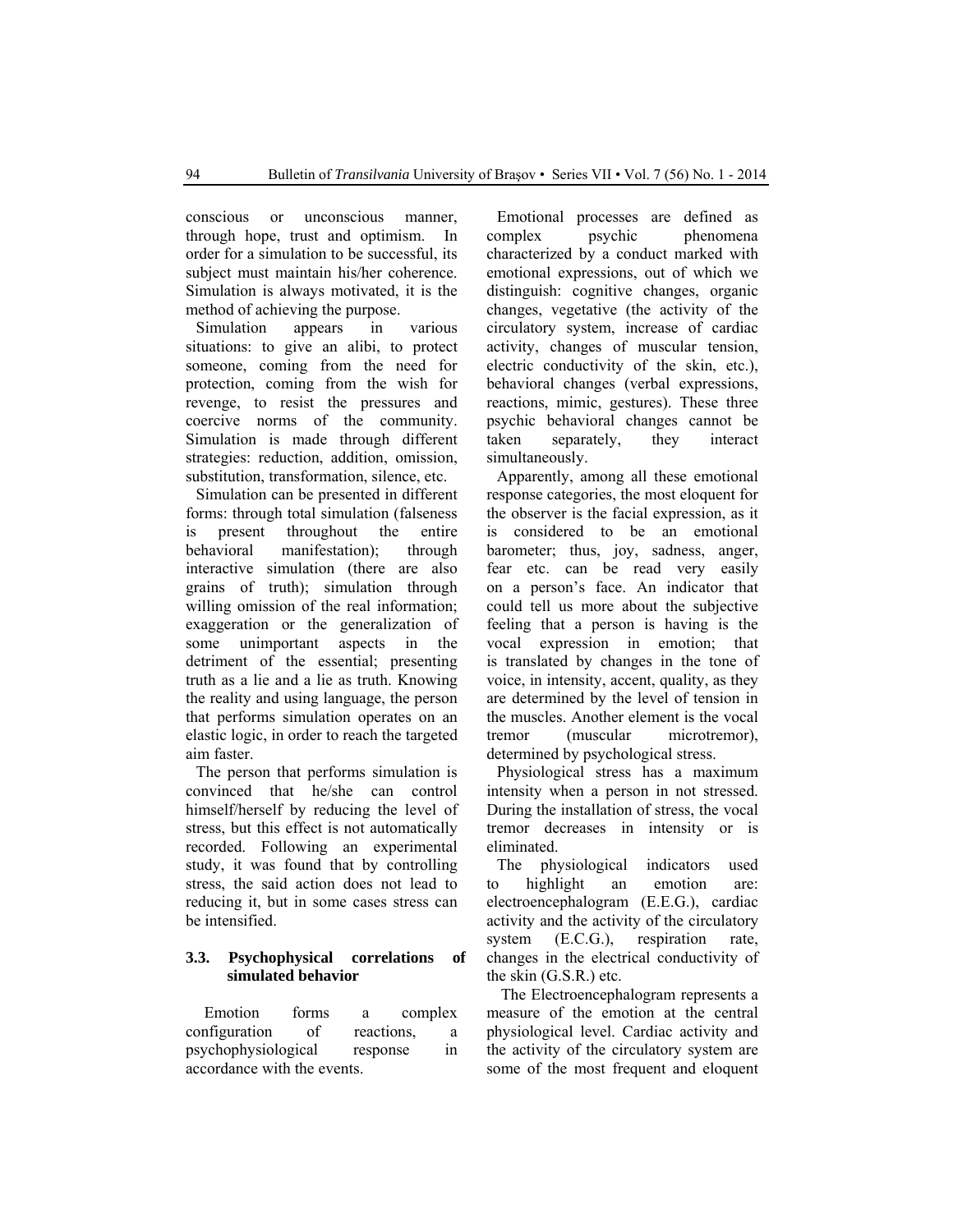presences of psychophysiological indicators of emotion.

Blood pressure, which is very much used in emphasizing emotion, reflects the rhythm of heart beats (the volume of circulated blood), as well as the local vasomotor tonus per time unit. The effect of the vasomotor changes reflects the increase or the decrease in blood volume at the level of different body parts (finger, hand, etc.), a result of vasoconstriction.

 The respiration rate is one of the most ancient indicators of emotion. This can be registered pneumatically (at the level of the thorax and of the abdomen for the polygraph), or thermoelectrically (at the level of the nose). The rhythm and the aptitude of the respiratory waves, their duration, the inspiration/respiration rate etc, are affected by the type of emotion (aggression, fear, agitation, etc.)

Muscular tension can be locally or generally recorded through mechanical recorders or E.M.G.

 The high intensity emotions can be exteriorized in tremor. The changes of the electric conductivity of the skin represent some of the most sensitive indicators of the vegetative physiologic activity of emotion.

#### **3.3.1. Electroencephalogram – EEG**

It is the expression of slow potential variations at the level of cortical pyramidal neurons, whose dendrites radially and perpendicularly oriented on the cortex form alternate somatodentric electrical bipolars [1].

The electrical field produced by the possible neuronal post-synapses (EPSPS) is emergent at the level of the scalp, where it is measured with the help of electrodes. The changes of potential have been associated with specific cognitive and perceptive events [6], as they are referred to as potentially evoked (PE) and event-related potentials (ERP). While the potentially evoked (PE) reflect the cortical processes of the physical stimuli, the event-related potentials (ERP) are caused by the superior cognitive processes, which can imply memory, expectancy, attention or different mental states. Rosenfeld, Farwell and Donchin reported the first results regarding the use of EEG in the detection of simulated behavior, by identifying some specific ERPs that have been correlated with the recognition of some information that has culpability values. Out of all the types of ERP, the potential P300 have the highest predictive validity for detecting simulated behavior. The acronym used for their denomination indicated positive polarity and latency time (300 milliseconds at the appearance of the stimuli).

The most powerful signal of these waves is most often measured in the area of the parietal lobe. The presence, the amplitude, the duration and the place of this signal are often used as elements for measuring the cognitive function in the processes of decision making. The potential P300 has two components, known as P300a signals (also known as 'non-target') and P300b also known as 'target'). These signals singularize the answer to different stimuli: the P3a component reflects front-parietal preattentive processing whereas P3b reflects temporoparietal processing, associated to the attentional and memory mechanisms. The P300 variability is associated with some neurologic illnesses, the aging phenomenon, alcohol consumption and addictions in general, but also with the level of reward/loss that the subjects estimate in different decisional alternatives. There is a wide range of uses for the P300 potential in scientific research, which varies from clinical studies to the investigation of some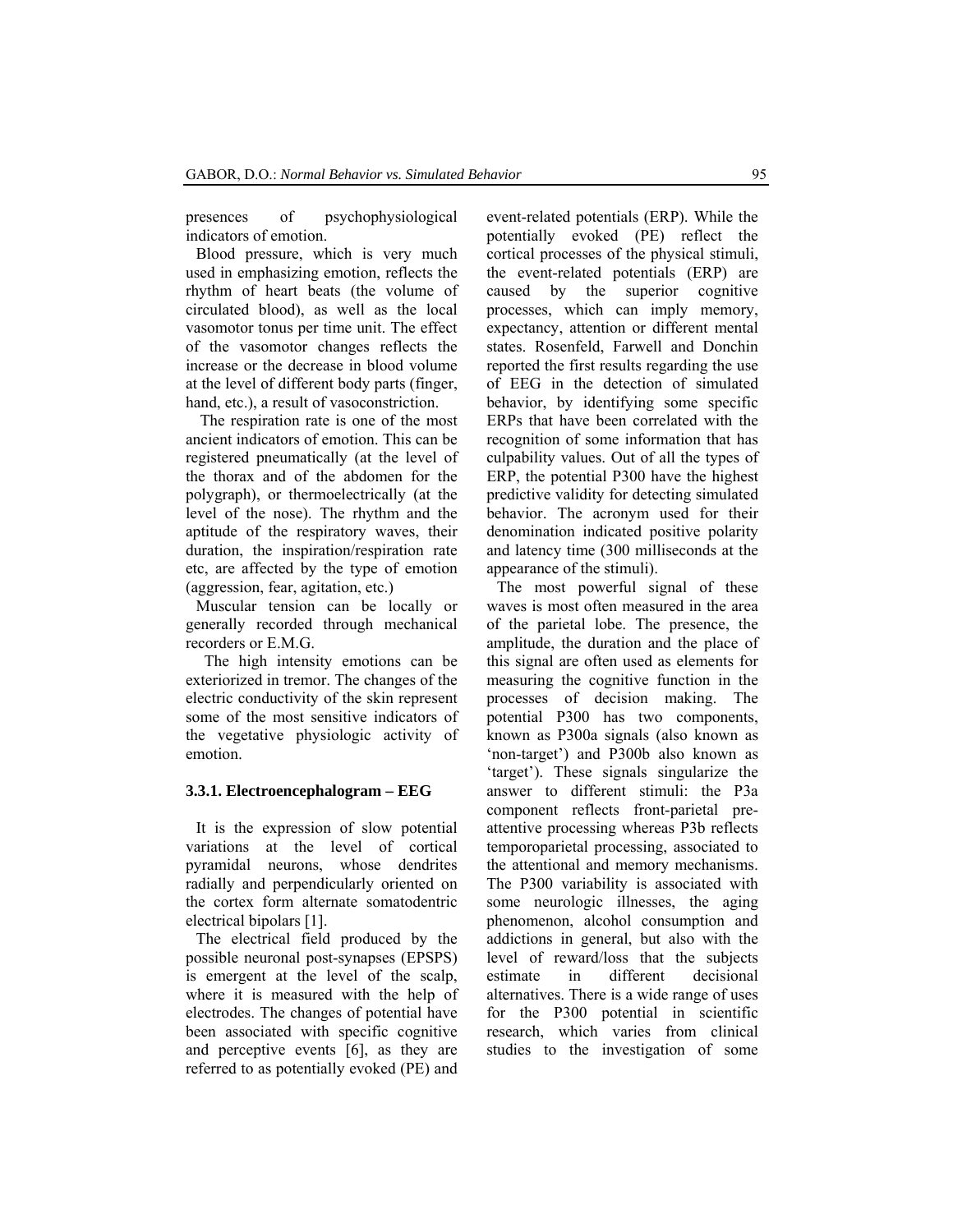cognitive processes (decisional processes, detecting stimuli etc.).

The credibility of this technology is also due, in part, to the involuntary and uncontrollable character of the potential P300 and to the fact that they have no connection to the emotional reaction of the subject. The examination procedure targets the presentation of a list of three categories of stimuli: target stimuli (known by the suspect), irrelevant stimuli and investigation stimuli (information pertaining to the crime). The subject responds through a motor reaction (pushing some buttons), depending on the presence/absence of stimuli recognition. The cortical mechanisms generate changes of the potential P300, in a splitsecond, from the time when an individual recognizes and processes the stimuli received, only if it is significant or important to him. In the case of irrelevant stimuli, these activities do not occur, which allows the discrimination of situations when a subject holds or doesn't hold information related to the crime. Subsequently, the dynamic P300 was integrated into a complex of electroencephalographic reactions associated to the amnesic processes, generically named MERMER (memory and encoding related multifaceted electroencephalographic response). The research on the use of this technique is in continuous development. The advantages of EEG/ERP in detecting simulated behavior are determined by the temporarily high resolution of the recordings (in milliseconds) and the use of some portable equipment; the disadvantages invoked are the low spatial resolution and the inconveniences related to the configuration of some electrodes, as well as the discomfort that it generates during the interrogation.

We must also register the vulnerability of these techniques to some countermeasures (artifices for eluding detection) which are used by the subjects.

## **3.4. Cortical neurophysiological correlations of simulated behavior**

Cortical imagery has identified four main regions for activating the brain during simulated behavior: prefrontal and frontal, parietal and subcortical [5].

### **3.4.1. The prefrontal and frontal region**

The prefrontal activation is significant during manipulation and integration of information, planning strategies and during control and performance strategies. Activation of the frontal-polarprefrontal region (BA 10 – short for Brodmann area 10) is a manifestation of the process of fixing the primary and secondary objectives. The activations from the dorsolateral area of the prefrontal region (BA 9 and 46) are specific in anticipating the performance, in intentional updating, in representing the work memory, in cognitive control and in the selection of updating strategies involved in the simulation processes. Activating the prefrontal cortex was reported in many studies regarding the tasks with a high level of demand, longlasting or for manipulating information in the work memory.

In conclusion, prefrontal activation reflects the state of the work memory during temporary retention of integrated information, namely the request, duration or manipulation of the work memory [4].

#### **3.4.2. The parietal region**

Activating the BA 40 region was reported by Lee in 2002 in an experiment where one of the subjects' tasks was comparing series of three numbers consecutively presented and to respond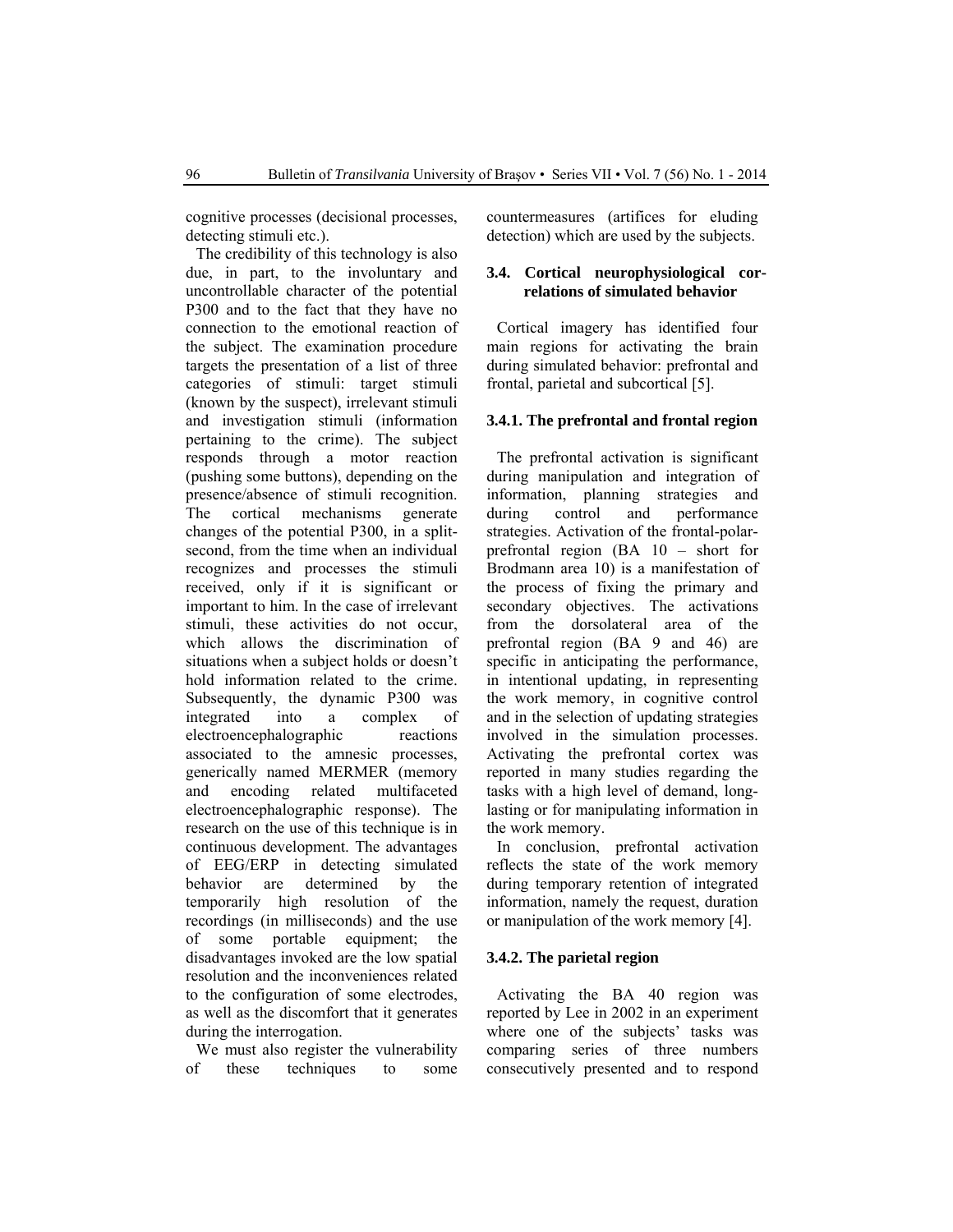honestly/insincere if the series are identical.

The result is identical with previous studies regarding the implication of the frontal-parietal network in the comparison and arithmetic calculus tasks [7]. Even though it is obvious that the medial parietal region represents an extended cortical area and there are probably many associated functions, this functional segregation is relatively little known. It is considered that the front part of the medial parietal region is only activated when the subjects had mental charts where they could place the new, received information [11].

## **3.4.3. The temporal region**

Activating the BA 21 area is specific to the visual stimulation and was also highlighted in simulation experiments for simulating the deterioration of memory, when the subjects were presented with images that they had deliberately withheld (for instance, they said that it was figure no. 8, when in fact they were looking at 3).

## **3.4.4. The subcortical region**

Activating the subcortical regions, the caudate and posterior cingulated (BA 23), was associated with inhibiting the rules learned before and the simulation of memory errors.

It was suggested that an important role of the back cingulate region is that of 'coupling' the information received to the repertory of activated knowledge, thus forming a coherent representation of the discourse. Common activation of the front medial parietal region/back cingulate region reflects the direct insertion of information into an actual mental chart.

This opinion is in agreement with the observations made during some experiments where all the participants had had mental frames established for simulation, long before they were subjected to the fMRI scan. In 2000, Amos reported an increase in errors when the activation units, represented by wavy neurons, were reduced, as it happens to people affected by Parkinson or Huntington syndrome. These discoveries suggest the important role of the caudate lobe in inhibiting the usual response and in monitoring performance errors when a person tries to simulate the alteration of memory.

In conclusion we can claim that the activation of the prefrontal (BA 10/9/46), parietal (BA 40) and subcortical (caudate and back cingulate) circuits can constitute important neural 'markers' that allow the development of some valid and sensitive methods for detecting simulation.

The cortical correlations of simulation are not entirely understood yet, as they are a complex behavior which implies answers that are intensely processed, while truth, sincerity, are characterized by routine responses, mediated by back cerebral structures. Sometimes, inter-subject variability is so large that, by analyzing the image information resulted, following an experiment with 14 participants, it was identified as being common in 71% of the cases, just by activating the medial prefrontal cortex.

There are case studies where activations of limbic structures have also been identified (the amygdala and the hypothalamus). Thus, it opens the possibility of introducing it into the prefrontal-parietal model of simulation of limbic structures, along with their emotional and cognitive correlation.

The investigation of some subjects from the clinical area and using some different experimental paradigms can lead to subsequent theoretic refinements.